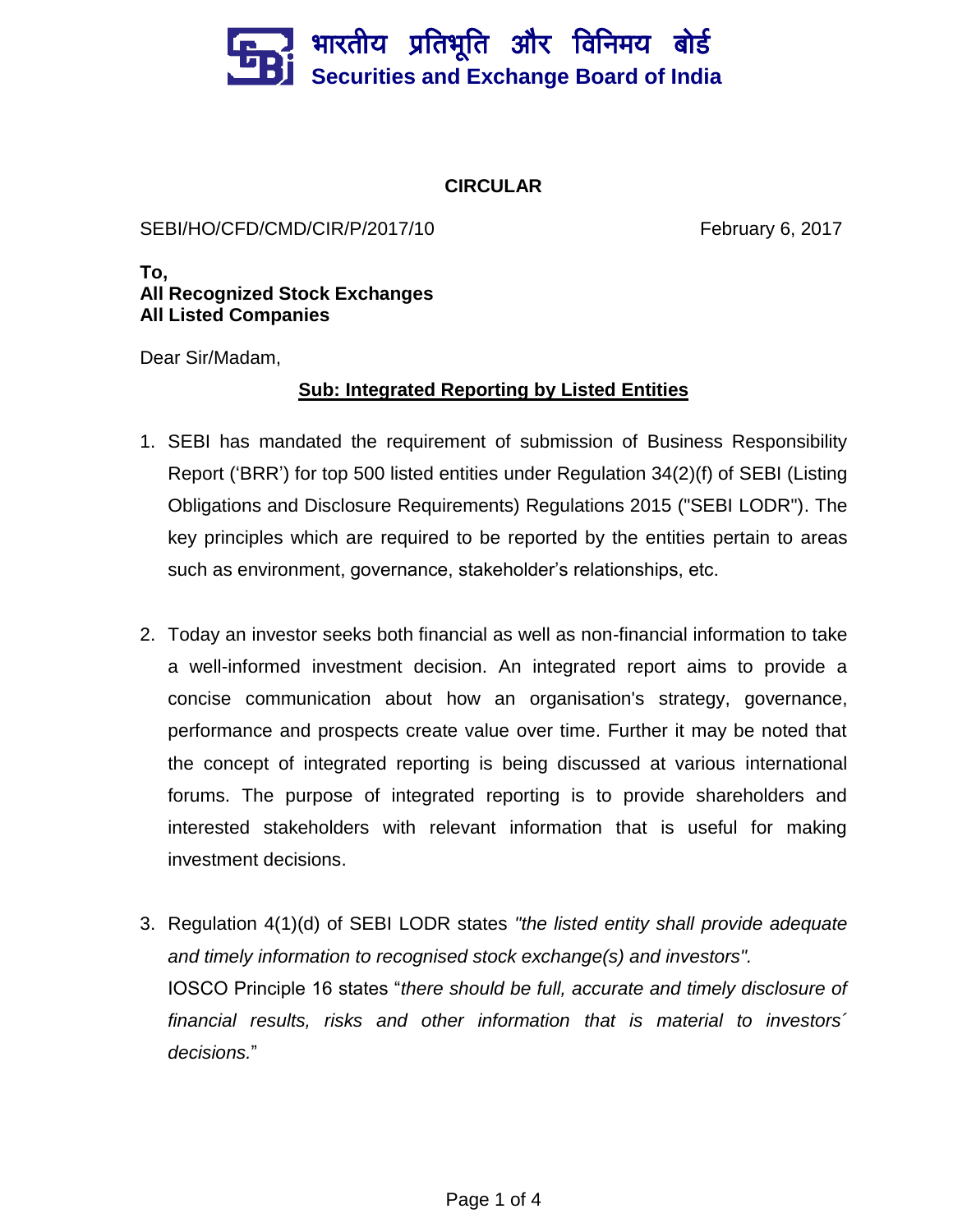- 4. In this regard, the International Integrated Reporting Council ('IIRC') has prescribed following Guiding Principles which underpin the preparation of an integrated report, specifying the content of the report and how information is to be presented:
	- Strategic focus and future orientation: An integrated report should provide insight into the organization's strategy and how it relates to the organization's ability to create value in the short, medium and long term, and to its use of and effects on capital
	- Connectivity of information: An integrated report should show a holistic picture of the combination, interrelatedness and dependencies between the factors that affect the organization's ability to create value over time
	- Stakeholder relationships: An integrated report should provide insight into the nature and quality of the organization's relationships with its key stakeholders, including how and to what extent the organization understands, takes into account and responds to their legitimate needs and interests
	- Materiality: An integrated report should disclose information about matters that substantively affect the organization's ability to create value over the short, medium and long term
	- Conciseness: An integrated report should be concise
	- Reliability and completeness: An integrated report should include all material matters, both positive and negative, in a balanced way and without material error
	- Consistency and comparability: The information in an integrated report should be presented: (a) on a basis that is consistent over time; and (b) in a way that enables comparison with other organizations to the extent it is material to the organization's own ability to create value over time.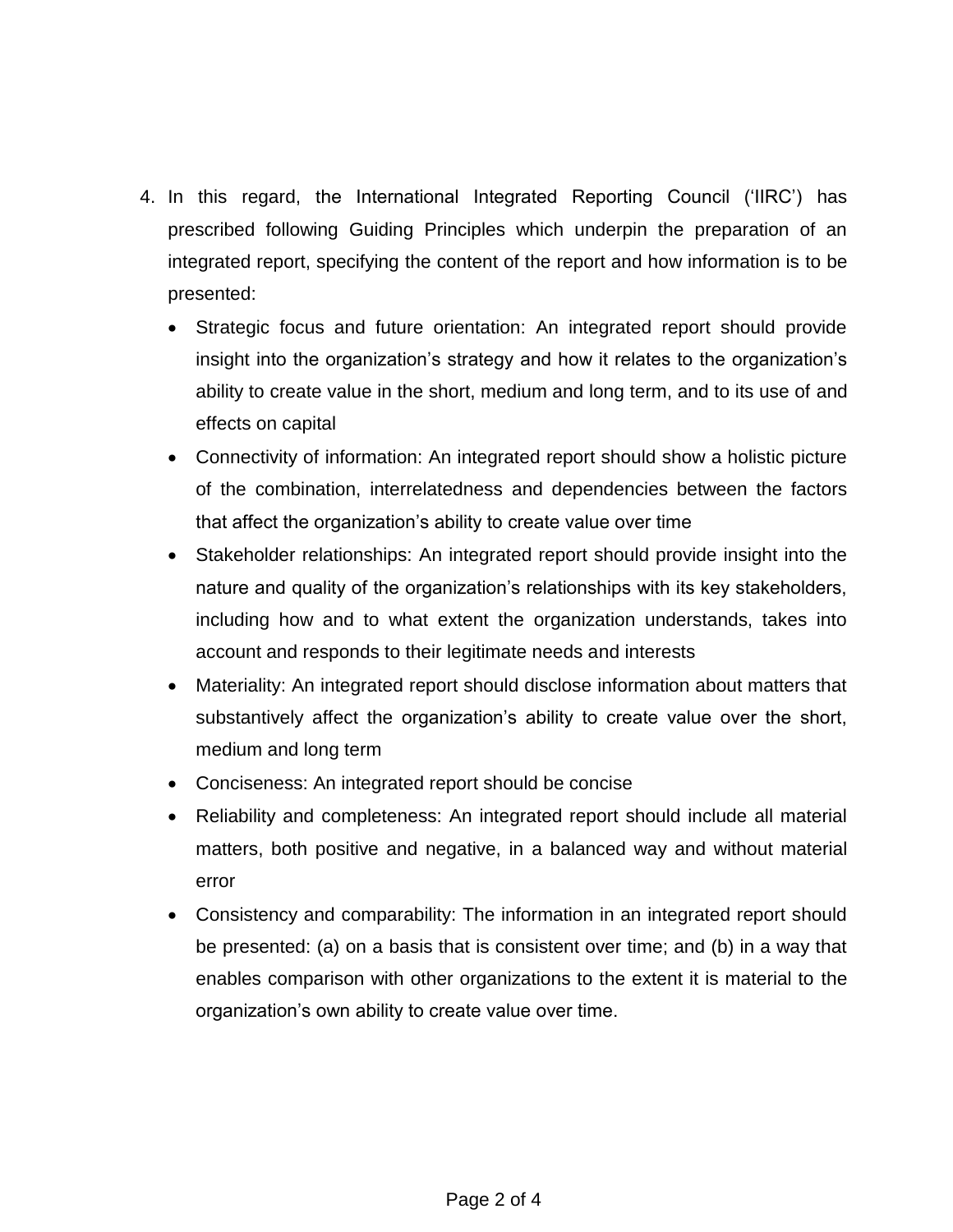- 5. All organizations depend on various forms of capital for their success. It is important that all such forms of capital are disclosed to stakeholders to enable informed investment decision making. IIRC has categorized the forms of capital as follows:
	- Financial capital
	- Manufactured capital
	- Intellectual capital
	- Human capital
	- Social and relationship capital
	- Natural capital
- 6. The International Integrated Reporting Council ('IIRC') has prescribed Integrated Reporting Framework at following web link:

[http://integratedreporting.org/wp-content/uploads/2015/03/13-12-08-THE-](http://integratedreporting.org/wp-content/uploads/2015/03/13-12-08-THE-INTERNATIONAL-IR-FRAMEWORK-2-1.pdf)[INTERNATIONAL-IR-FRAMEWORK-2-1.pdf](http://integratedreporting.org/wp-content/uploads/2015/03/13-12-08-THE-INTERNATIONAL-IR-FRAMEWORK-2-1.pdf)

- 7. It has been observed that certain listed entities in India and other jurisdictions have been making disclosures by following the principles of integrated reporting. Towards the objective of improving disclosure standards, in consultation with industry bodies and stock exchanges, the listed entities are advised to adhere to the following:
	- a. Integrated Reporting may be adopted on a voluntary basis from the financial year 2017-18 by top 500 companies which are required to prepare BRR.
	- b. The information related to Integrated Reporting may be provided in the annual report separately or by incorporating in Management Discussion & Analysis or by preparing a separate report (annual report prepared as per IR framework).
	- c. In case the company has already provided the relevant information in any other report prepared in accordance with national/international requirement / framework, it may provide appropriate reference to the same in its Integrated Report so as to avoid duplication of information.
	- d. As a green initiative, the companies may host the Integrated Report on their website and provide appropriate reference to the same in their Annual Report.